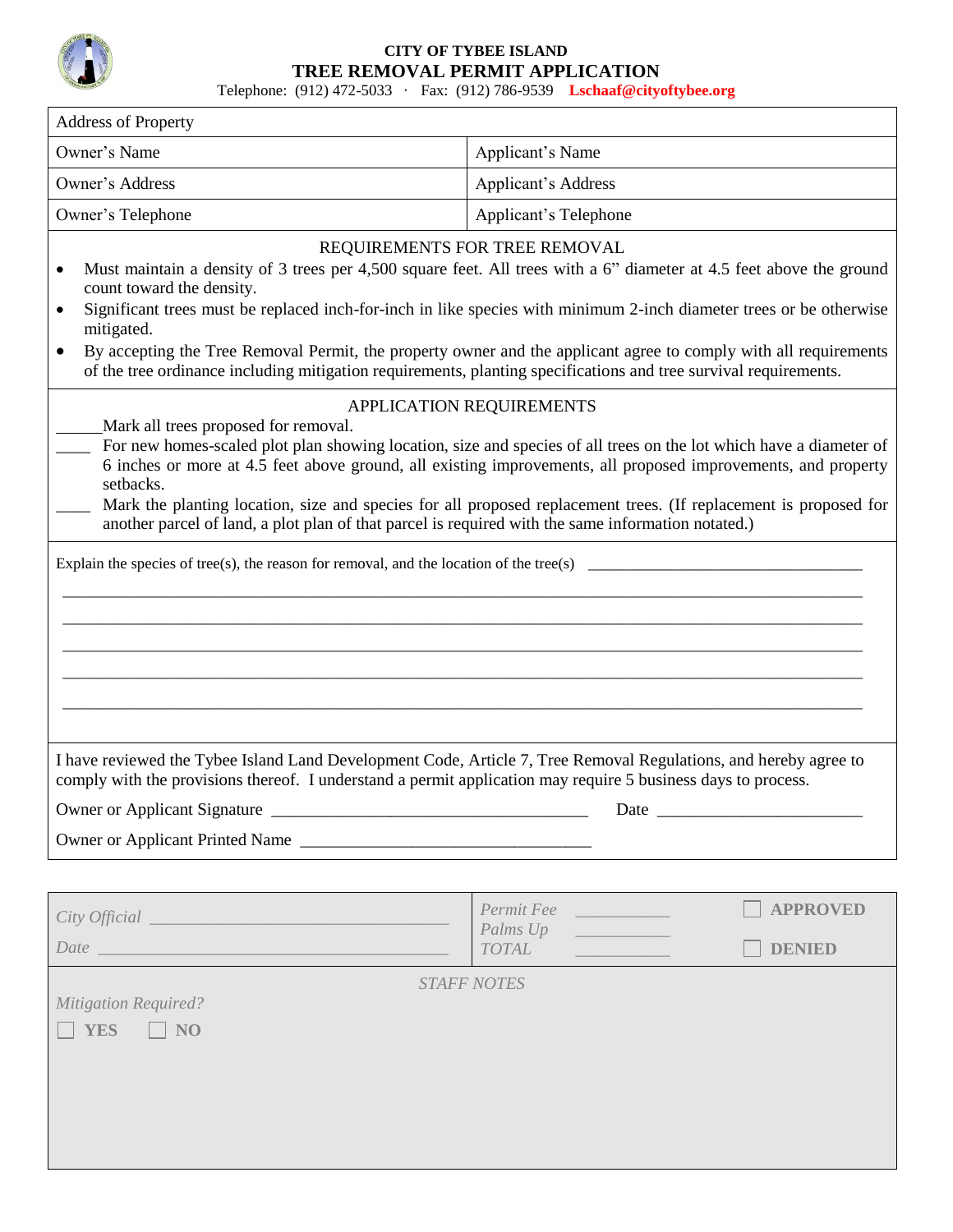# **Article 7, TREE REMOVAL REGULATIONS**

## **Sec. 7-010. Findings of fact.**

(A) Natural vegetative growth and trees add physical, aesthetic, and economic value to the island and should be preserved where possible.

(B) Trees help stabilize the soil with their root systems and control soil erosion caused by storm damage as well as moderate surface runoff of rainwater.

(C) Trees make life more comfortable on the island by providing shade, cooling both land and air, reducing noise and air pollution, providing scenic amenities, and provide habitat of desirable wildlife.

(D) Trees are essential to the present and future health and welfare of residents and visitors to Tybee Island.

## **Sec. 7-020. Purpose.**

The various sections of this article are adopted for the following purposes:

(A) To help control the effects of accelerated water run-off and soil erosion due to clearing, and assist in dune stabilization and mitigation of storm drainage.

(B) To preserve and protect trees for buffers where land use and zoning requirements dictate such buffers.

(C) To maximize the positive benefits of sitting buildings and parking on land in relationship to mature trees.

(D) To ensure that responsible public agencies are made aware in timely fashion of proposed tree removal activities.

(E) To help protect the investments of property owners and buyers, and provide mature native island trees for the enjoyment of future generations.

(F) To help protect the health and well being of Tybee Island residents and guests by providing shade and otherwise moderating potential dangerous summer temperatures.

## **Sec. 7-030. Applications and exceptions.**

The requirements of this article shall apply to all parcels and public rights-of-way within the city. No trees shall be removed within the City of Tybee Island except in compliance with this article, with the following exceptions:

(A) No permit shall be required for the removal of trees which endanger or obstruct public safety and welfare as determined by the zoning administrator or designated city representative.

(B) No permit shall be required for the trimming or pruning of trees, provided that such maintenance activity shall not be so extensive as to constitute tree removal as defined above.

(C) This article shall not apply to utility rights-of-way.

(D) No permit or mitigation shall be required in the event the zoning administrator or designated city representative determines that a tree is or imminently will cause damage to a structure or to appurtenances such as decks, patios, porches and the like. This subsection shall not have application to potential damage to sidewalks or driveways from tree roots.

# **Sec. 7-035. Tree protection during plat and plan approval.**

During the subdivision plat approval process and also during the site plan approval process, the existing location of all significant trees shall be considered so as to preserve such trees unless no feasible alternative exists in order to make reasonable, beneficial economic use of the property. To be considered are the locations and the anticipated locations of drainage and utility structures, water and sewer lines, streets, sidewalks, driveways, final site contours, building footprints, and other impacts on existing significant trees. When no feasible alternative exists except to remove existing significant trees, their planned removal shall be noted on the plans, as well as the location, size and types of the trees planned to meet mitigation requirements as outlined in [section 7-080.](../level3/PTIICOOR_APXALADECO_ART7TRRERE.docx#PTIICOOR_APXALADECO_ART7TRRERE_S7-080STTRPLRE)

#### **Sec. 7-040. Tree permit required**

Any person desiring to clear land or remove trees to a density below that required in [section 7-050](https://library.municode.com/ga/tybee_island/codes/code_of_ordinances?nodeId=PTIICOOR_APXALADECO_ART7TRRERE_S7-050TRRERE) or remove a significant tree pursuant to this article shall apply for a tree permit from the city. See [section 9-030](https://library.municode.com/ga/tybee_island/codes/code_of_ordinances?nodeId=PTIICOOR_APXALADECO_ART9BURE_S9-030BUPE) of this Land Development Code for requirements and application procedure. A tree survey must be submitted before a permit can be issued.

# **Sec. 7-050. Tree removal requirements**.

(A) Under the limits and conditions set forth below, trees may be removed from a lot or parcel provided that a minimum density of three trees per each 4,500 square feet of area is maintained.

(B) Except as provided in [section 7-060](../level3/PTIICOOR_APXALADECO_ART7TRRERE.docx#PTIICOOR_APXALADECO_ART7TRRERE_S7-060RESITR) no significant tree shall be removed from any vacant lot, undeveloped parcel, or public right-of-way within the city.

(C) If the siting of a building footprint, the associated driveway, and parking areas require the removal of trees to a density less than that stated in subsection (A) [of this section], the city manager or designated city representative may issue a permit to remove trees to a density below this standard under the following conditions: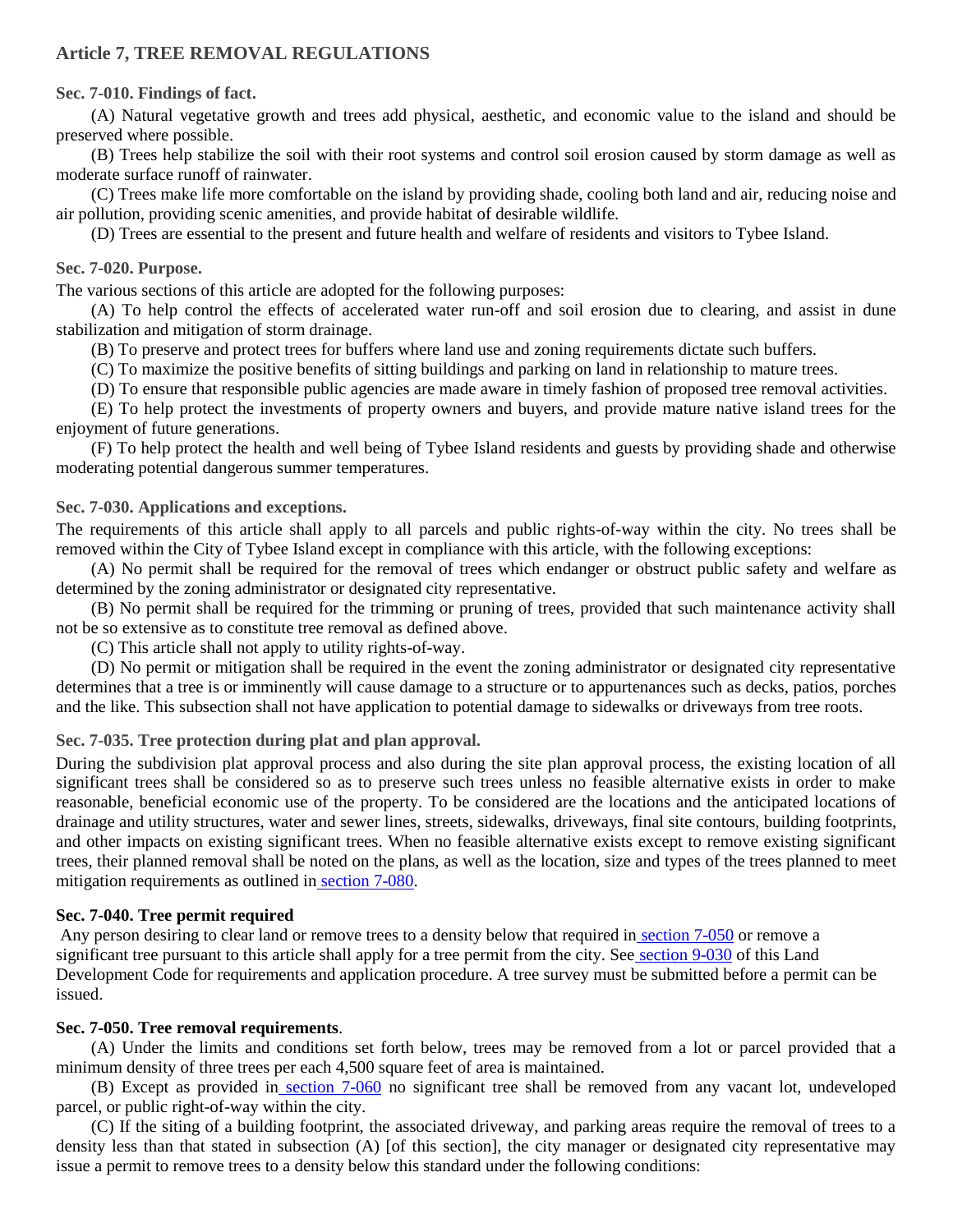1. The applicant must show that, within the applicable setback limitations, no locations for building footprints and driveway/parking exist that comply with the density requirement above.

2. Removal of trees shall be limited to either the fewest number or the least total DBH necessary for siting of the building and the least destructive configuration of driveway/parking.

3. Following construction, trees shall be re-planted on the lot/parcel to establish the minimum density as stated in subsection (A) [of this section]. Such planting shall be in accordance with the standards set forth in [section 7-090](../level3/PTIICOOR_APXALADECO_ART7TRRERE.docx#PTIICOOR_APXALADECO_ART7TRRERE_S7-090PEUNTRRE)

(D) No trees shall be removed from the DNR marsh setback line. Trees in the marsh setback may not be counted as "remaining trees" for mitigation purposes.

#### **Sec. 7-060. Removal of significant trees.**

(A) Significant trees may be removed only under the following situations or conditions:

1. Upon showing by the applicant that removal of a significant tree is necessary to make reasonable beneficial, economic use of the property; such showing must demonstrate that there is no feasible alternative that would preserve the tree, and must be made for each significant tree the applicant proposes to remove;

2. For improvements, expansion and/or new construction of infrastructure services, including water/sewer systems and streets, but only if no alternatives are available; and

3. Prior to the issuance of a permit allowing the removal of a significant tree, the zoning administrator shall confirm in writing that one or more of the situations enumerated herein exists.

(B) The tree removal permit allowing the removal of significant trees shall require the landowner/permittee to comply with the requirements set forth in sections [7-070](https://library.municode.com/ga/tybee_island/codes/code_of_ordinances?nodeId=PTIICOOR_APXALADECO_ART7TRRERE_S7-070TRPRDUDE) and [7-080](https://library.municode.com/ga/tybee_island/codes/code_of_ordinances?nodeId=PTIICOOR_APXALADECO_ART7TRRERE_S7-080STTRPLRE) and the additional following conditions:

1. Each removed significant tree shall be replaced with one or more trees of like species having an aggregate DBH at least equal to the DBH of the removed tree, and meeting the requirements of [section 7-080;](https://library.municode.com/ga/tybee_island/codes/code_of_ordinances?nodeId=PTIICOOR_APXALADECO_ART7TRRERE_S7-080STTRPLRE) such replacement tree(s) shall be considered to be one tree for the purpose of meeting density requirements established in [section 7-050\(](https://library.municode.com/ga/tybee_island/codes/code_of_ordinances?nodeId=PTIICOOR_APXALADECO_ART7TRRERE_S7-050TRRERE)A); the exception to this provision is a dead tree, or a diseased tree that is a danger to or obstructs public safety and welfare or that might infect otherwise healthy trees.

2. Significant trees left remaining on the site may be counted as replacement trees according to the mitigation schedule. These trees must be noted on the plat and shall be protected as a tree as defined by [section 2-010.](https://library.municode.com/ga/tybee_island/codes/code_of_ordinances?nodeId=PTIICOOR_APXALADECO_ART2DE_S2-010TEDE)

#### **Sec. 7-070. Tree protection during development.**

On each lot or tract where construction is ongoing pursuant to a validly issued building permit, protective barricades shall be placed around trees at the tree drip line which are to be retained, and shall remain in place throughout construction. The areas within the protective barricades shall remain free of all building materials, construction debris, vehicles, and development activities. Penalties for violation of this section shall be the same as found in [section 7-090.](../level3/PTIICOOR_APXALADECO_ART7TRRERE.docx#PTIICOOR_APXALADECO_ART7TRRERE_S7-090PEUNTRRE)

#### **Sec. 7-080. Standards for tree planting and replacement.**

(A) Pursuant to building or tree permit. Trees planted or replaced, or left remaining on the site pursuant to a validly issued building or tree permit in accordance with this article shall be botanically compatible with local conditions, healthy, disease and pest free, and shall have a minimum size of two inches DBH, caliper measure. The permittee/landowner shall choose the species of replacement trees from the significant species list for Tybee Island. At least one replacement tree or remaining tree shall be of the same species as the tree(s) that are planned to be removed. In no case may palm trees be used as a replacement for any tree except a palm to be removed. Ideally, planting should be done immediately following construction or in the earliest growing season thereafter.

(B) Pursuant to citation of violation. Replacement trees planted pursuant to citation of violation shall be of the same type (species) as the tree being removed and shall be the maximum DBH that is commercially available and at least four inches DBH. The aggregate DBH of trees planted as replacement shall equal the DBH of the tree that was removed in violation of this article.

(C) Survival of replacement trees. All replanted or replacement trees must survive at least two full calendar years for the permittee/landowner to be considered to be in full compliance with this article. If the replanted tree becomes unhealthy or dies, it must be removed from the site and replaced as soon as conditions permit. This duration is not to exceed one calendar year.

(D) Off-site tree planting option. If it is not possible to replant trees to the specifications required in these regulations, the applicant may choose to plant the required trees on city property in a location specified by the zoning administrator. A donation may be made to the trees for Tybee fund. All significant trees may be mitigated at a cost of \$100.00 per inch.

(E) Definition of replanted, remaining, and replacement trees. All replanted, remaining, or replacement trees shall be considered a "tree" as defined in [section 2-010.](https://library.municode.com/ga/tybee_island/codes/code_of_ordinances?nodeId=PTIICOOR_APXALADECO_ART2DE_S2-010TEDE)